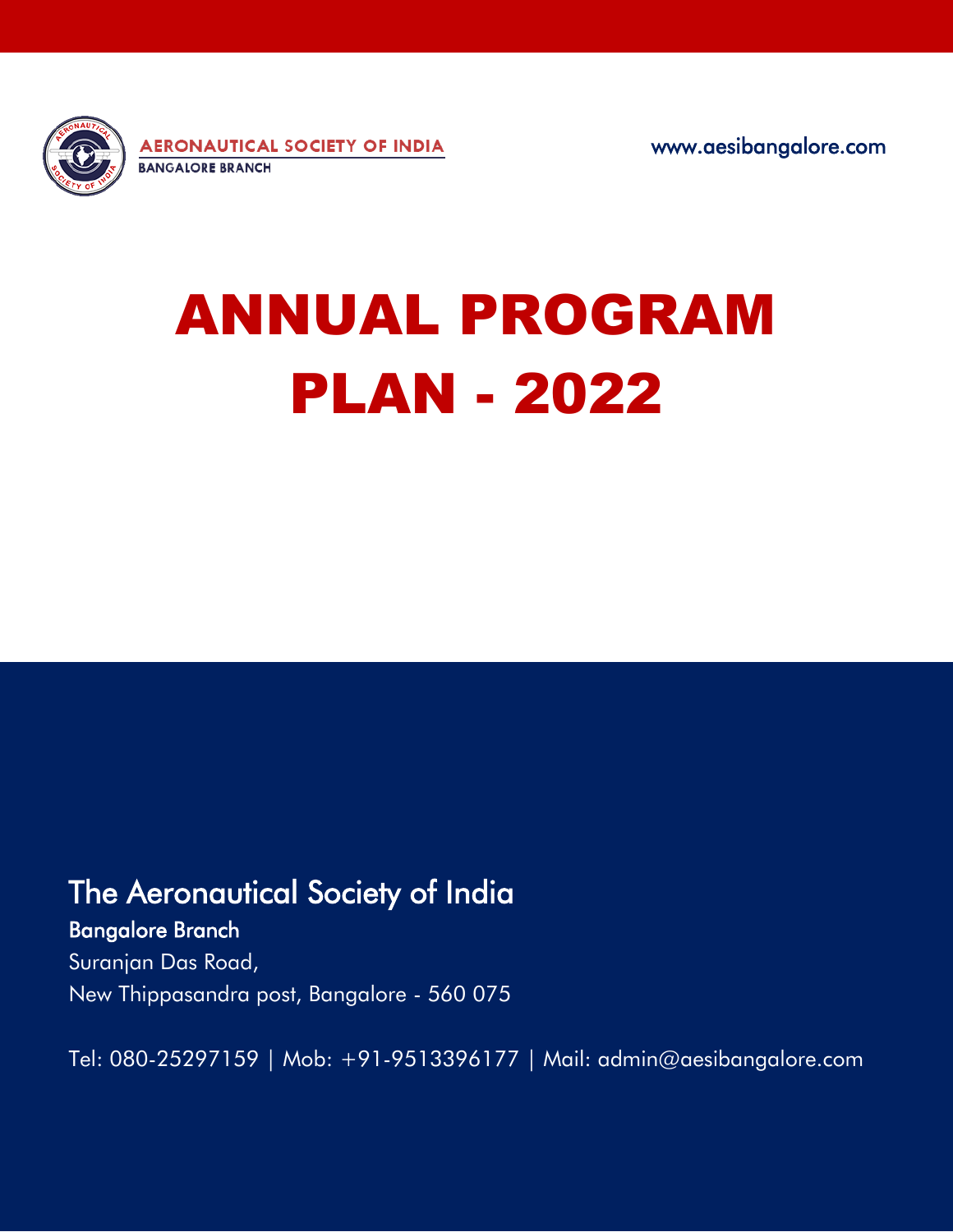## Activities Planned for the Year – 2022

| Month    | <b>Week</b> | <b>Event</b>                                                                        | <b>Target</b><br><b>Audience</b> |
|----------|-------------|-------------------------------------------------------------------------------------|----------------------------------|
| January  | 01          |                                                                                     |                                  |
|          | 02          | Webinar for Engineering Students                                                    | <b>Students</b>                  |
|          | 03          |                                                                                     |                                  |
|          | 04          | National Level Seminar & AGM                                                        | Professionals                    |
| February | 01          |                                                                                     |                                  |
|          | 02          |                                                                                     |                                  |
|          | 03          | <b>Webinar for Professionals</b>                                                    | Professionals                    |
|          | 04          |                                                                                     |                                  |
| March    | 01          |                                                                                     |                                  |
|          | 02          | Seminar for Engineering Students                                                    | <b>Students</b>                  |
|          | 03          | Technical talk for a short duration of 2 hours                                      | Professionals                    |
|          | 04          |                                                                                     |                                  |
| April    | 01          |                                                                                     |                                  |
|          | 02          | Joint Program with SIATI                                                            | Professionals                    |
|          | 03          | Industry/Organization Sponsored Event<br>(Any one particular Industry/Organization) | Professionals                    |
|          | 04          |                                                                                     |                                  |
| May      | 01          |                                                                                     |                                  |
|          | 02          | Guest Lecture for Engineering Students                                              | <b>Students</b>                  |
|          | 03          |                                                                                     |                                  |
|          | 04          | Aero International Webinar                                                          | Open for all                     |
| June     | 01          |                                                                                     |                                  |
|          | 02          |                                                                                     |                                  |
|          | 03          | National Level Seminar with MITAA                                                   | Professionals                    |
|          | 04          |                                                                                     |                                  |